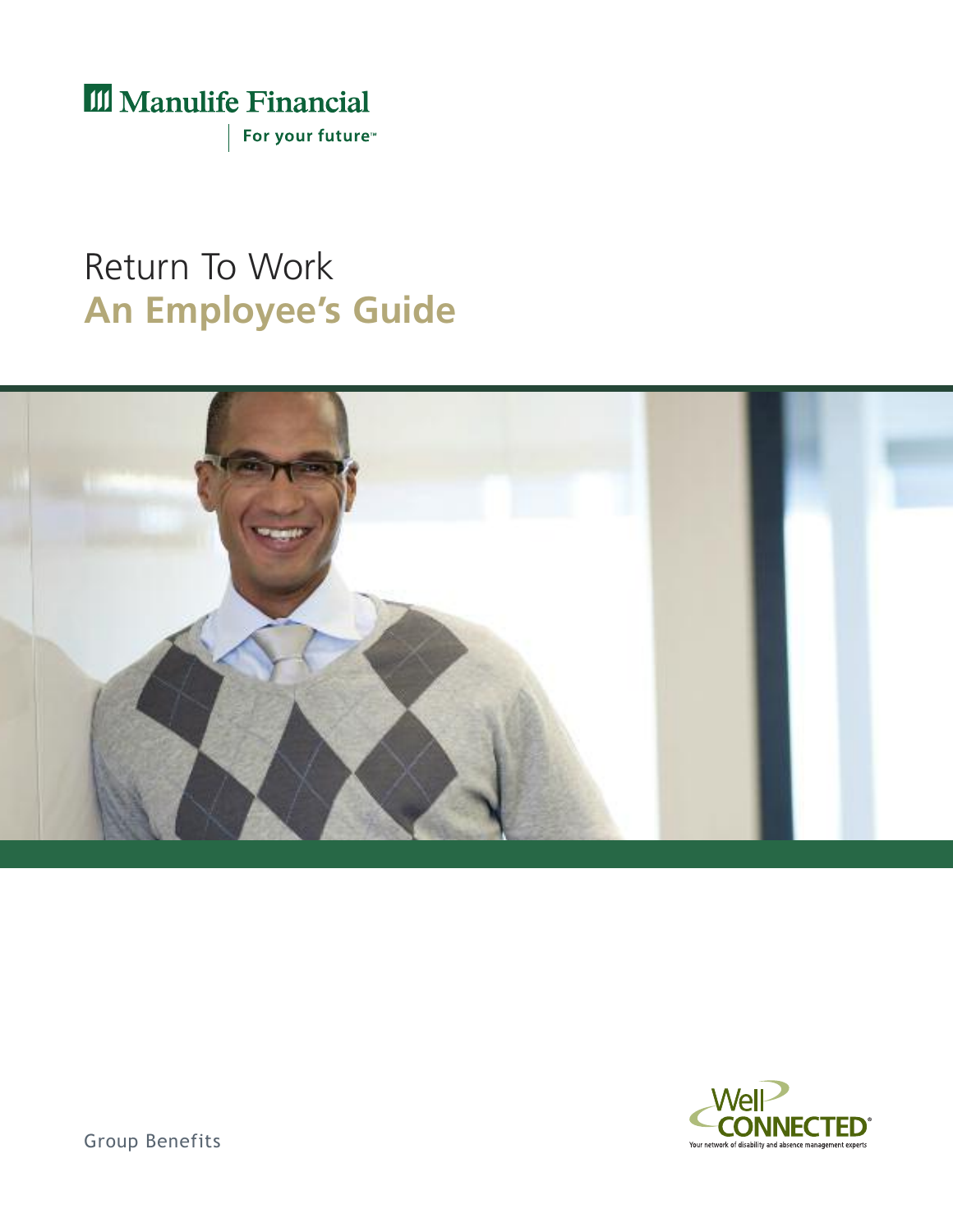**Returning to work following an absence can often be the most critical phase of your recovery. How you handle the transition back to work may determine how successful you will be. Fortunately there are many things you can do to help prepare for a successful reintegration into the workplace.**

This guide outlines things you can do to help make your return to work smooth and successful. It provides information on steps you may want to consider before returning to work, on your first day back and throughout your return to work period. We believe that taking control of your return to work will not only benefit your health but will also help your employer understand how they can best support you during this transitional period.

## **Key concepts to Help you successFully manage youR RetuRn to woRK**

#### 1) Work is a key part of your recovery.

- The day-to-day physical and mental demands of work can help to recondition yourself following an absence.
- $\blacksquare$  The workplace provides the structure and routine necessary to facilitate a successful recovery.
- **n** Gradually incorporating work demands into your recovery may help to improve your chances of staying healthy. Work may benefit your overall health by providing structure and routine, social interaction and a sense of accomplishment.
- 2) Returning to work often requires an adjustment period.
	- **n** You may not be able to fully perform the physical and mental demands of your job in the same way as prior to the onset of your condition. At times you may be frustrated, tired and worried about whether or not you can be successful.
	- **n** You may require an accommodation to help you gradually reintegrate into the hours and duties required for your job.

# **How do I get Ready FoR my RetuRn to woRK?**

Preparing to return to work may seem overwhelming, especially after being away from the workplace for an extended period of time. To help make your return to work successful, it is important that you engage in the process as much as possible. Stay connected with your health care

providers, and your Manulife Financial Disability Case Manager and Rehabilitation Specialist (if one is assigned). Talk to them about how you envision your return to work, your worries or concerns about returning, your motivation, your thoughts about what you can do to prepare and what you will need to assist your transition back to the workplace. They are available to help you.

#### **HelpFul tIps:**

- Clearly understand the return to work plan. What are the hours? What work tasks are you responsible for? Who do you need to communicate with? Be an active participant in the process and planning of your return to work.
- Take steps to address problems early. If there are workplace factors that may affect or exacerbate your condition, take steps to deal with them. This may mean talking to your manager and/or Human Resources representative or developing strategies to deal with stressful situations positively and proactively.
- **n** If you have been away for an extended period of time, it may be helpful to talk to your manager about any training you may need to effectively complete your work tasks.
- Know where to go if you have questions or concerns.
- Establish what, if anything, you will communicate to others about your absence.
- **n** Develop support resources. Take an inventory of your existing support system. Your support system may include your doctors and your Manulife Financial Disability Case Manager and/or Rehabilitation Specialist. It may also include your Employee Assistance Program,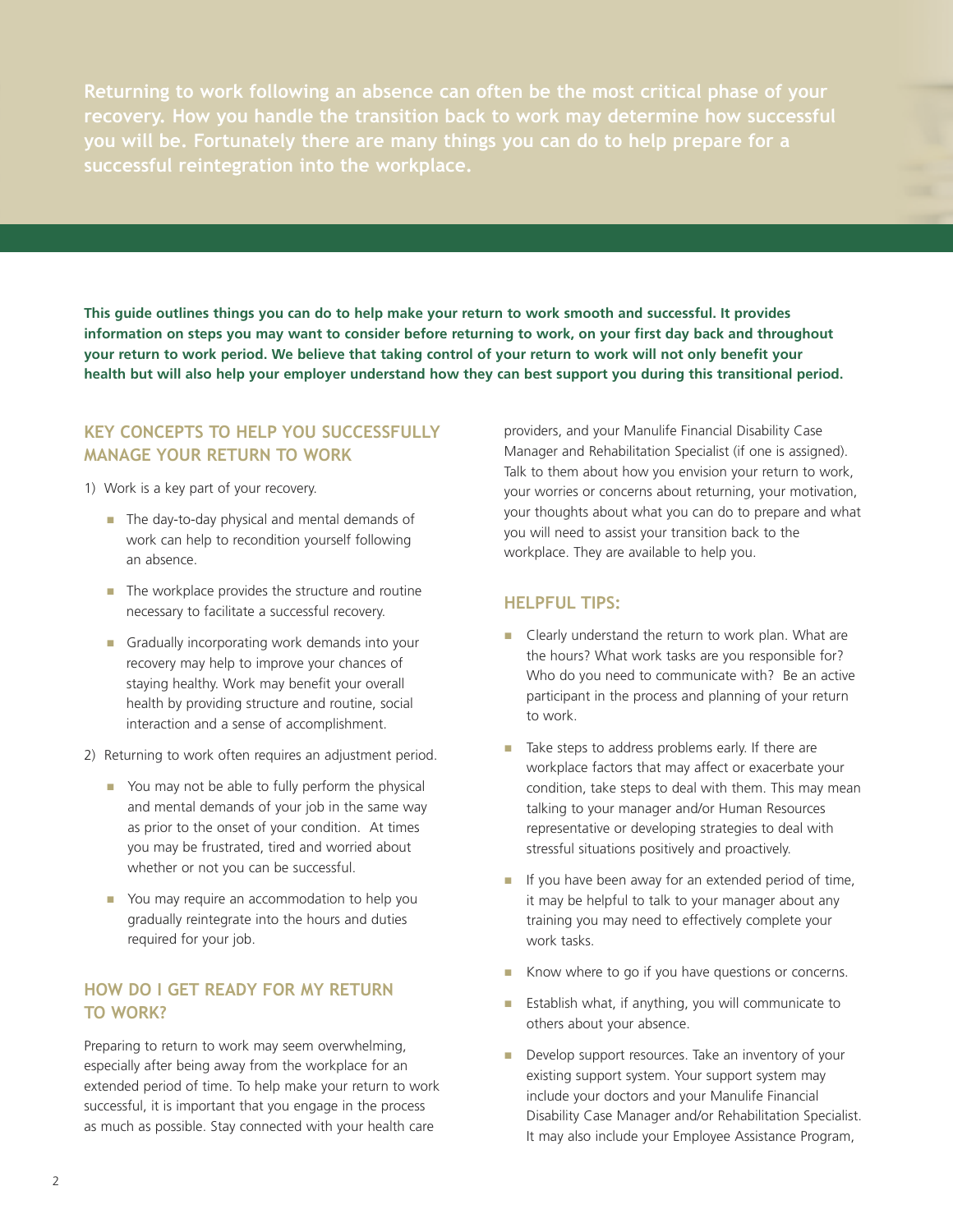

your Human Resources representative at work, family, friends and community. Know that you will need extra support during the return to work. This can mean informing family, friends, physicians or other health care providers about your return and letting them know how they may be of help to you.

- Get regular exercise every day and maintain a healthy diet.
- Establish a healthy sleeping routine.

# **wHat KInd oF accommodatIons can I expect?**

The purpose of workplace accommodations is to help remove return to work barriers for individuals with disabilities. Accommodations should be assessed on an individual basis. They should meet your needs as they relate to your medical condition and they should be based on the resources available to your employer.

Accommodation examples may include (but are not limited to) the following:

- Hours graduated return to work, flex time to attend appointments, balance work/life, non-standard breaks during the work day.
- Duties modification of work tasks, elimination of nonessential tasks during the return to work, allowing extra time to complete tasks.
- $\blacksquare$  Modification of work environment lighting, noise or other distractions.
- **n** Supervision changing the way direction is provided (e.g., in writing or allowing you to tape record), prioritization of tasks.
- $\blacksquare$  Additional training or coaching providing a buddy system for additional support.

A "one size fits all" approach will not work. We believe the accommodation for your personal situation should be assessed accordingly.

#### **wHat sHould I do on my FIRst day bacK?**

Your first day back at work is a big step in the right direction, especially if you have a plan. Here are some tips that may help make it successful:

- $\blacksquare$  Review the return to work plan with your manager to help ensure you both understand it, including how you will evaluate success and address issues.
- **n** Discuss things like workload, job duties and performance to clarify your expectations and your managers expectations align.
- **n** Discuss any extra training or reintegration time/resources that may be required.
- **n** Validate that you have an easily accessible list of resources should you run into difficulties or begin to feel overwhelmed.
- Try to get back into a regular work routine.

### **wHat sHould I tell my manageR?**

Your manager plays a critical role in your return to work. Maintain an open and honest approach. Assess your situation and decide what you should tell your manager. A few suggested considerations and reflections are as follows:

- **n** What are you comfortable telling your manager? Keep in mind that saying nothing can lead to problems as they might mistakenly confuse your medical condition with performance problems. Find a balance between your own privacy and helping your manager understand your situation.
- Keep details to a minimum. Use general terms like illness or disability versus the specific diagnosis and/or treatment. It is entirely at your discretion in terms of how much information you are comfortable disclosing to your manager.
- How does your medical condition affect your ability to work?